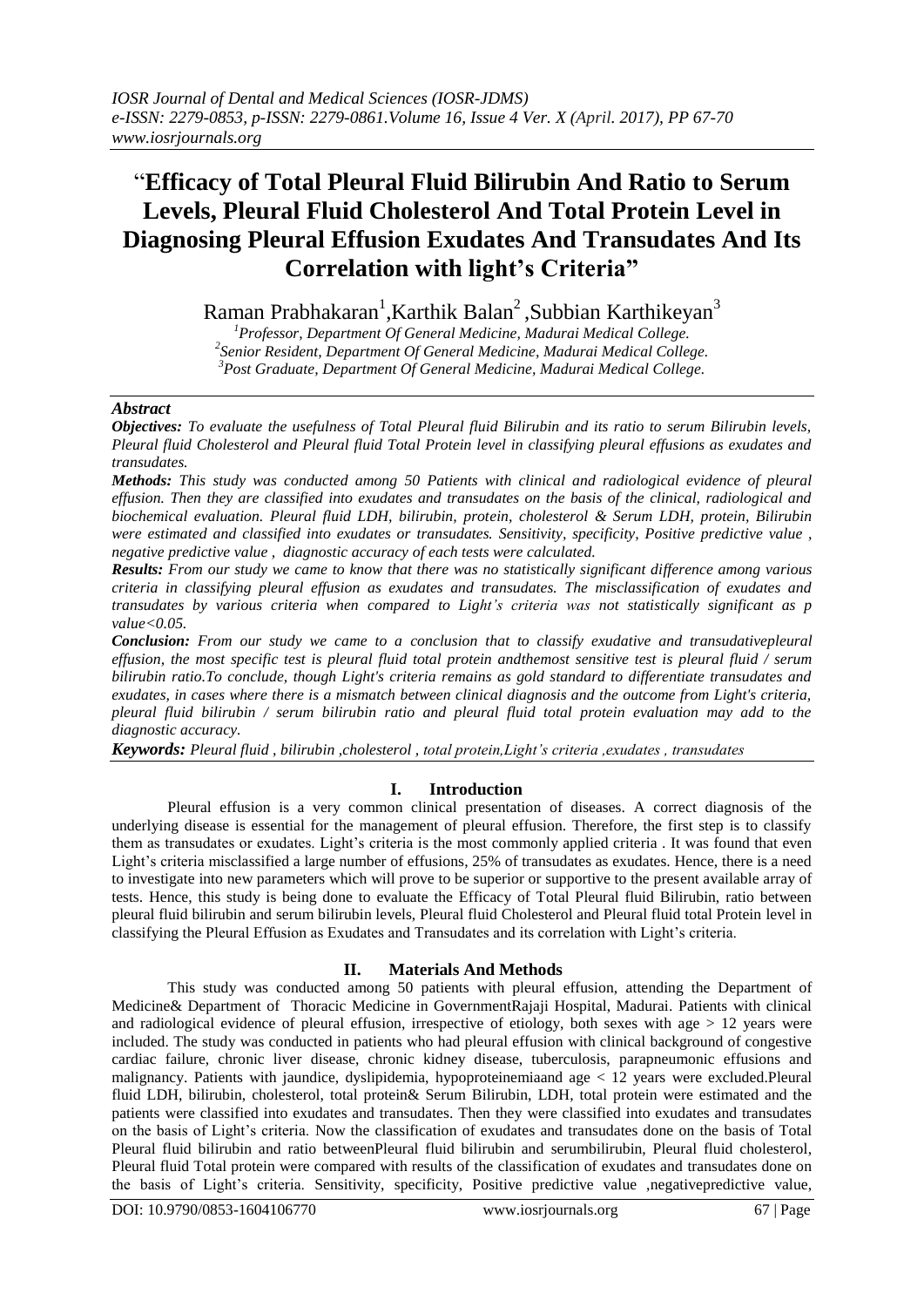diagnostic accuracy of each tests were calculated. In our study to diagnose exudates the following parameters were used :

A pleural fluid bilirubin of more than 0.48 mg / dL ,

A pleural fluid bilirubin to serum bilirubin ratio of more than 0.62 ,

A pleural fluid cholesterol of more than 60 mg / dL ,

A pleural fluid total protein more than 3 g/dL .

#### **The Light's Criteria Is One Or More Of The Following For Diagnosing Exudates.**

**1.** Pleural fluid protein /serum protein >0.5

**2.** Pleural fluid LDH/serum LDH >0.6

**3.** Pleural fluid LDH more than 2/3 rd of the upper limit of serum.

Age distribution of the study population (n=50)

### **III. Statistical analysis**

All the details obtained from the patients were noted and results were analysed statistically. The 'p' value < 0.05 denoted significant one to one relationship.

#### **IV. Results**

Gender distribution 58% male 42% female. Among this 56% are exudates 44% are transudate. Among the exudates, about 50 % of study groups have tuberculosis , 35.72% have malignancy and 14.28 % have parapneumonic effusions. Among the transudates , about 50% of study groups have tuberculosis, 35.72% have malignancy and 14.28 % have parapneumonic effusions. From our study it is evident that most specific test to classify an exudative pleural effusion from a transudative pleural effusion is pleural fluid total protein which is 95.45 % and most sensitive test is pleural fluid / serum bilirubin ratio which is 95.45 %.

Distribution of Transudates in the study group

|                 |           |                       |                               |           | www.co  |
|-----------------|-----------|-----------------------|-------------------------------|-----------|---------|
| Аре дгощо       | Frequency | Percent               | Etiology                      | Frequency | Percent |
| <25 years       |           | 4                     |                               |           |         |
| 26-40 years     | 6         | 12                    | Congestive cardiac<br>failure | 10        | 45.46   |
| $41 - 55$ years | i7        | 34                    | Chronic liver disease         | 8         | 36.36   |
| 56-70 years     | 24        | 48                    | <b>Chronic kidney</b>         | 4         | 18.18   |
| >70 years       |           | 2                     | disease                       |           |         |
| Total           | 50        | <b>Support</b><br>100 | Total                         | 22        | 100     |

The positive predictive value, negative predictive value and diagnostic accuracy is higher for pleural fluid total protein which are 96.29 % ,95.23 % , 94 % respectively .The sensitivity,specificity, positive predictive value, negative predictive value and diagnostic accuracy of Light's criteria are 85.71 %, 90.90 %, 92.30 % , 83.33 % , 88 % respectively .

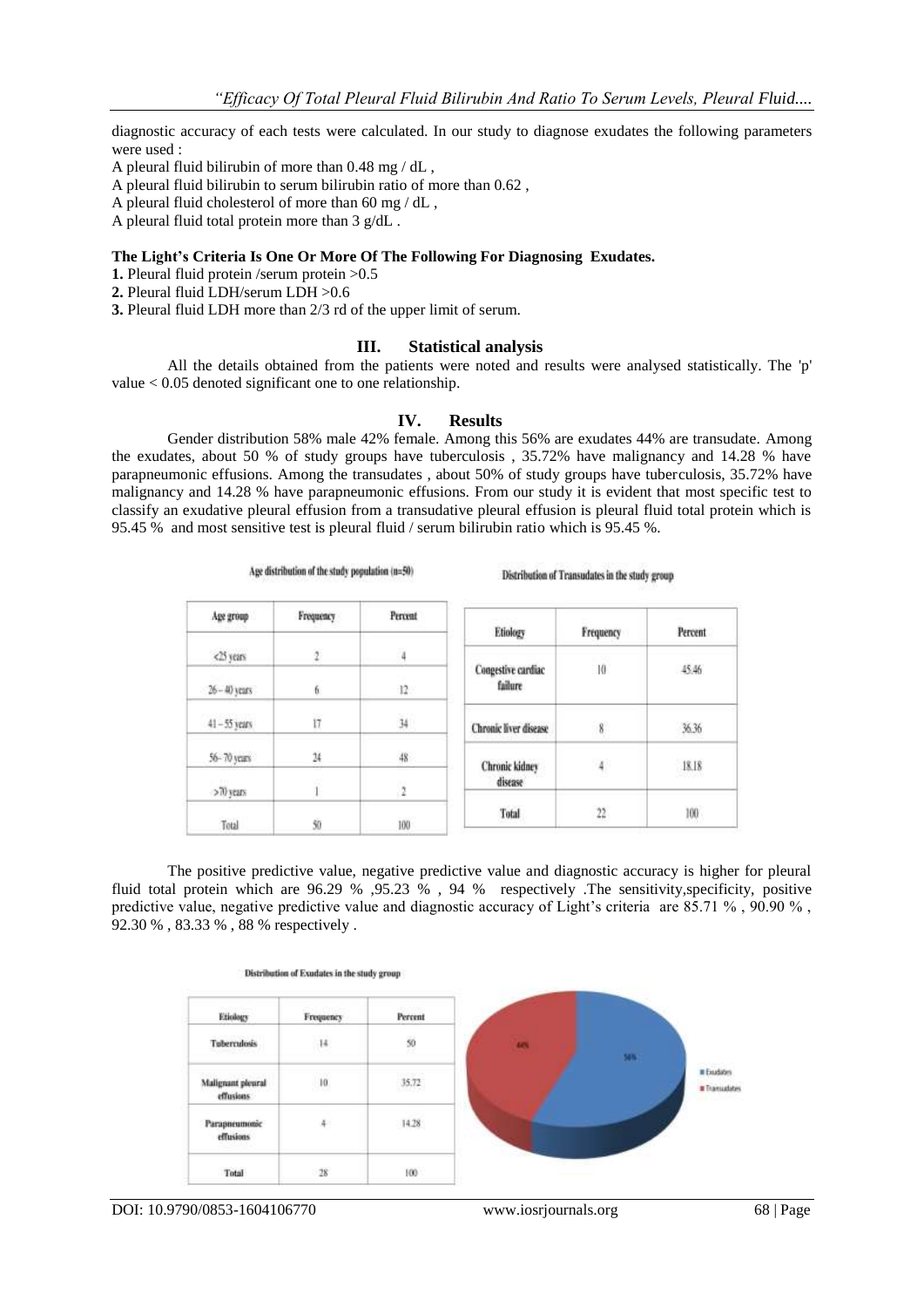## Identifification of transudate by various criteria (n=22)

#### Identififcation of exudates by various criteria (n=28)

| Criteria                                        | Correctly classified as<br>transudate<br>N(S) | Wrongly classified as<br>exudate<br>N(5) | Criteria                                 | Correctly classified as<br>exudate N (%) | Wrough classified as<br>transadate<br>N(S) |
|-------------------------------------------------|-----------------------------------------------|------------------------------------------|------------------------------------------|------------------------------------------|--------------------------------------------|
| Light 's criteria                               | 20 (90.90%)                                   | 2 (9.10%)                                | Light's criteria                         | 24 (85.72%)                              | 4 (14.28%)                                 |
| Plearal fluid Bilirubin                         | 19 (86.36%)                                   | 3 (13.64%)                               | Pleural fluid Bilirubin                  | 23 (82.14%)                              | 5 (17.86%)                                 |
| Plearal fluid / Serum<br><b>Bilirubin</b> ratio | 20 (90.90%)                                   | 2(9.10%)                                 | Pleural fluid / Serum<br>Bilirubin ratio | 27 (96.42%)                              | 1(3.58%)                                   |
| Pleural fluid<br>cholesterol                    | 19 (86,36%)                                   | 3(13.64%)                                | Plearal fluid<br>cholesterol             | 21 (75.00%)                              | 7(25.00%)                                  |
| Pleural fluid Total<br><b>Protein</b>           | 21 (95.45%)                                   | $1(4.55\%)$                              | Pleural fluid Total<br>Protein           | 26 (92.85%)                              | 2(7.15%)                                   |

Sensitivity, specificity, positive predictive value (PPV) and

negative predictive value (NPV), diagnostic accuracy of various criteria.

| Criteria                                              | <b>Sensitivity</b> | <b>Specificity</b> | Positive<br>predictive<br>value | <b>Negative</b><br>predictive<br>value | <b>Diagnostic</b><br>accuracy |
|-------------------------------------------------------|--------------------|--------------------|---------------------------------|----------------------------------------|-------------------------------|
| Light's<br>criteria                                   | 85.71%             | 90.90%             | 92.30%                          | 83.33%                                 | 88%                           |
| Pleural<br>Fluid<br><b>bilirubin</b>                  | 82.14%             | 86.36%             | 88.46%                          | 79.16%                                 | 84%                           |
| Pleural<br>Fluid/<br><b>Serum</b><br><b>Bilirubin</b> | 96.42%             | 90.90%             | 93.10%                          | 95.23%                                 | 94%                           |
| Pleural<br>Fluid<br><b>Cholesterol</b>                | 75,00%             | 86.36%             | 87.50%                          | 73.07%                                 | 80%                           |
| Pleural<br><b>Fluid Total</b><br>Protein              | 92.85%             | 95.45%             | 96.29%                          | 95.23%                                 | 94%                           |

The sensitivity, specificity, positive predictive value, negative predictive value and diagnostic accuracy of pleural fluid bilirubin and pleural fluid cholesterol were not superior to Light "s criteria. The pleural fluid bilirubin /serum bilirubin ratio and pleural fluid total protein are very effective in differentiating exudative and transudative pleural effusion.